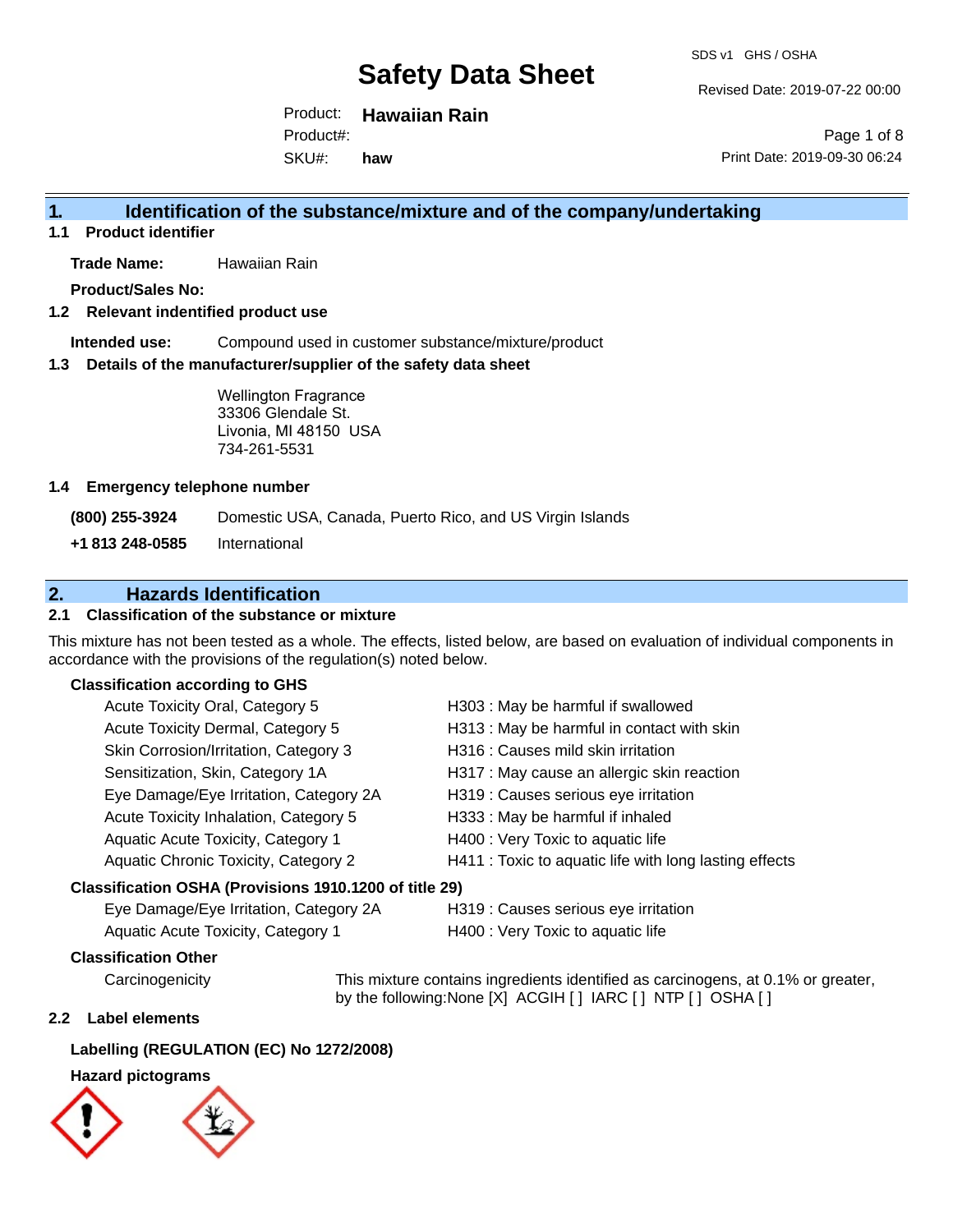#### SDS v1 GHS / OSHA

Revised Date: 2019-07-22 00:00

Product: **Hawaiian Rain** Product#:

SKU#: **haw**

Page 2 of 8 Print Date: 2019-09-30 06:24

| <b>Signal Word: Warning</b>     |                                                                                                                                  |
|---------------------------------|----------------------------------------------------------------------------------------------------------------------------------|
| <b>Hazard statments</b>         |                                                                                                                                  |
| H <sub>303</sub>                | May be harmful if swallowed                                                                                                      |
| H313                            | May be harmful in contact with skin                                                                                              |
| H316                            | Causes mild skin irritation                                                                                                      |
| H317                            | May cause an allergic skin reaction                                                                                              |
| H319                            | Causes serious eye irritation                                                                                                    |
| H333                            | May be harmful if inhaled                                                                                                        |
| H400                            | Very Toxic to aquatic life                                                                                                       |
| H411                            | Toxic to aquatic life with long lasting effects                                                                                  |
| <b>Precautionary Statements</b> |                                                                                                                                  |
| <b>Prevention:</b>              |                                                                                                                                  |
| P <sub>264</sub>                | Wash hands thoroughly after handling                                                                                             |
| P <sub>272</sub>                | Contaminated work clothing should not be allowed out of the workplace                                                            |
| P273                            | Avoid release to the environment                                                                                                 |
| <b>Response:</b>                |                                                                                                                                  |
| $P302 + P352$                   | IF ON SKIN: Wash with soap and water                                                                                             |
| $P304 + P312$                   | IF INHALED: Call a POISON CENTER or doctor/physician if you feel unwell                                                          |
| $P305 + P351 + P338$            | IF IN EYES: Rinse cautiously with water for several minutes Remove contact lenses if<br>present and easy to do. continue rinsing |
| P312                            | Call a POISON CENTER or doctor/physician if you feel unwell                                                                      |
| $P333 + P313$                   | If skin irritation or a rash occurs: Get medical advice/attention                                                                |
| $P337 + P313$                   | If eye irritation persists: Get medical advice/attention                                                                         |
| P363                            | Wash contaminated clothing before reuse                                                                                          |
| P391                            | <b>Collect Spillage</b>                                                                                                          |

#### **2.3 Other Hazards**

#### **no data available**

### **3. Composition/Information on Ingredients**

### **3.1 Mixtures**

This product is a complex mixture of ingredients, which contains among others the following substance(s), presenting a health or environmental hazard within the meaning of the UN Globally Harmonized System of Classification and Labeling of Chemicals (GHS):

| CAS#<br>Ingredient     | EC#                   | Conc.<br>Range | <b>GHS Classification</b> |
|------------------------|-----------------------|----------------|---------------------------|
| 120-51-4               | 204-402-9             | $50 - 60 %$    | H302; H313; H400; H411    |
| <b>Benzyl Benzoate</b> |                       |                |                           |
| $60 - 12 - 8$          | 200-456-2             | $5 - 10%$      | H302; H313; H316; H319    |
| phenethyl alcohol      |                       |                |                           |
| 1222-05-5              | 214-946-9             | $5 - 10%$      | H316; H400; H410          |
|                        | Hexamethylindanopyran |                |                           |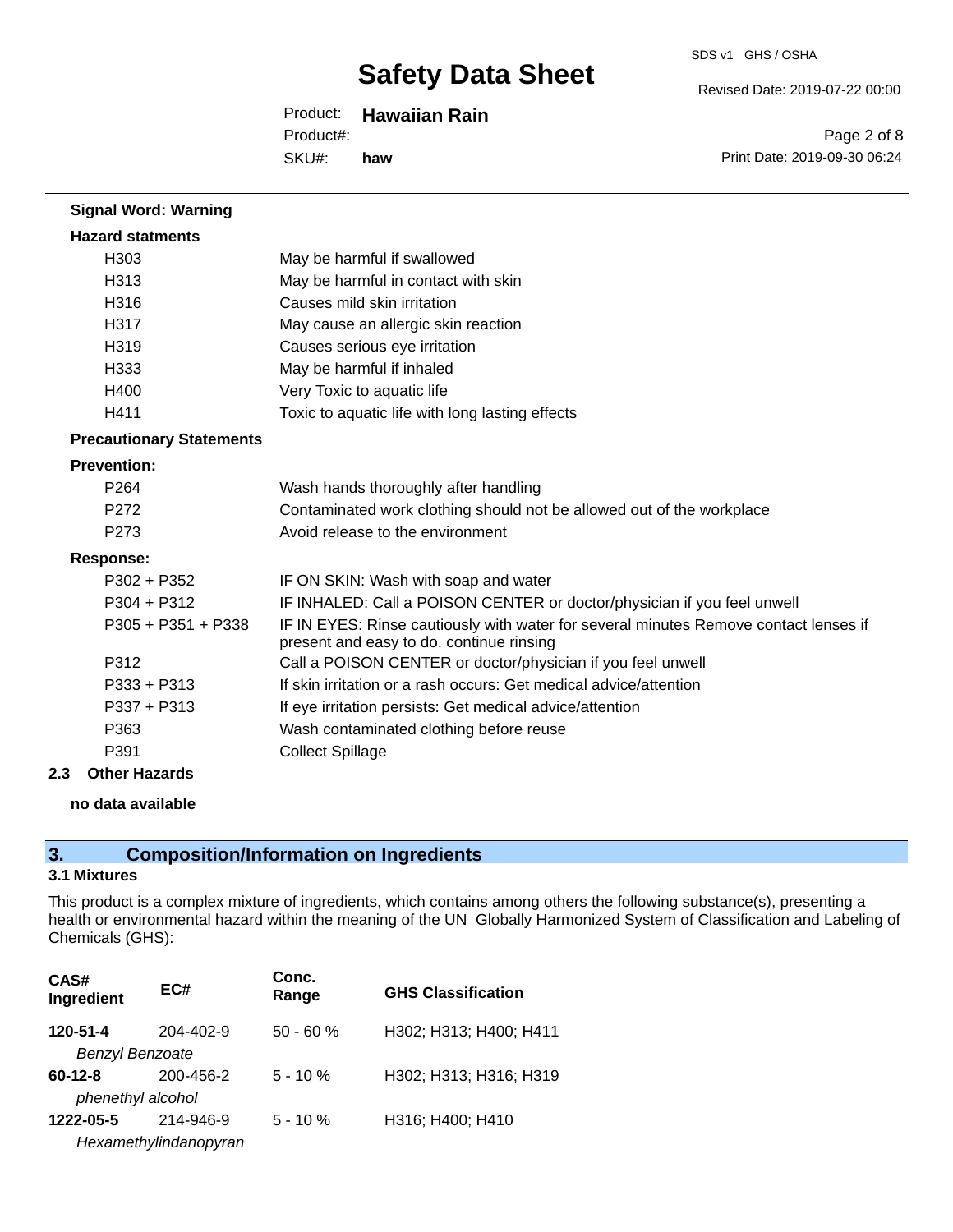SDS v1 GHS / OSHA

Revised Date: 2019-07-22 00:00

### Product: **Hawaiian Rain**

Product#:

SKU#: **haw**

Page 3 of 8 Print Date: 2019-09-30 06:24

| CAS#<br>Ingredient       | EC#                                | Conc.<br>Range                                           | <b>GHS Classification</b>           |
|--------------------------|------------------------------------|----------------------------------------------------------|-------------------------------------|
| 118-58-1                 | 204-262-9                          | $2 - 5%$                                                 | H303; H317; H320; H401; H412        |
| <b>Benzyl Salicylate</b> |                                    |                                                          |                                     |
| 8007-35-0                | 232-357-5                          | $2 - 5%$                                                 | H316; H401; H411                    |
| Terpineol acetate        |                                    |                                                          |                                     |
| $105 - 95 - 3$           | 203-347-8                          | $2 - 5%$                                                 | H401                                |
| Ethylene brassylate      |                                    |                                                          |                                     |
| 140-11-4                 | 205-399-7                          | $2 - 5%$                                                 | H303; H401; H412                    |
| Benzyl acetate           |                                    |                                                          |                                     |
| 31906-04-4               | 250-863-4                          | $2 - 5%$                                                 | H317; H402                          |
|                          |                                    | Hydroxyisohexyl 3-cyclohexene carboxaldehyde             |                                     |
| $101 - 86 - 0$           | 202-983-3                          | $2 - 5%$                                                 | H303; H316; H317; H400; H411        |
|                          | Hexyl cinnamaldehyde               |                                                          |                                     |
| $125 - 12 - 2$           | 204-727-6                          | $2 - 5%$                                                 | H227; H316; H401                    |
| Isobornyl acetate        |                                    |                                                          |                                     |
| 121-33-5                 | 204-465-2                          | $1 - 2%$                                                 | H303; H319                          |
| vanillin                 |                                    |                                                          |                                     |
| 122-40-7                 | 204-541-5                          | $1 - 2%$                                                 | H303; H316; H317; H401; H411        |
| Amyl Cinnamal            |                                    |                                                          |                                     |
| 80-54-6                  | 201-289-8                          | $0.1 - 1.0 %$                                            | H227; H302; H315; H317; H361; H401; |
|                          | <b>Butylphenyl Methylpropional</b> |                                                          | H412                                |
| 105-87-3                 | 203-341-5                          | $0.1 - 1.0 %$                                            | H315; H317; H401; H412              |
| Geranyl Acetate          |                                    |                                                          |                                     |
|                          |                                    | See Section 16 for full text of GHS classification codes |                                     |

See Section 16 for full text of GHS classification codes which where not shown in section 2

Total Hydrocarbon Content  $(\% w/w) = 1.23$ 

| 4.<br><b>First Aid Measures</b>                                                   |                                                                                                               |  |
|-----------------------------------------------------------------------------------|---------------------------------------------------------------------------------------------------------------|--|
| <b>Description of first aid measures</b><br>4.1                                   |                                                                                                               |  |
| Inhalation:                                                                       | Remove from exposure site to fresh air and keep at rest.<br>Obtain medical advice.                            |  |
| <b>Eye Exposure:</b>                                                              | Flush immediately with water for at least 15 minutes.<br>Contact physician if symptoms persist.               |  |
| <b>Skin Exposure:</b>                                                             | Remove contaminated clothes. Wash thoroughly with water (and soap).<br>Contact physician if symptoms persist. |  |
| Ingestion:                                                                        | Rinse mouth with water and obtain medical advice.                                                             |  |
| Most important symptoms and effects, both acute and delayed<br>4.2                |                                                                                                               |  |
| <b>Symptoms:</b>                                                                  | no data available                                                                                             |  |
| Risks:                                                                            | Refer to Section 2.2 "Hazard Statements"                                                                      |  |
| Indication of any immediate medical attention and special treatment needed<br>4.3 |                                                                                                               |  |
| Treatment:                                                                        | Refer to Section 2.2 "Response"                                                                               |  |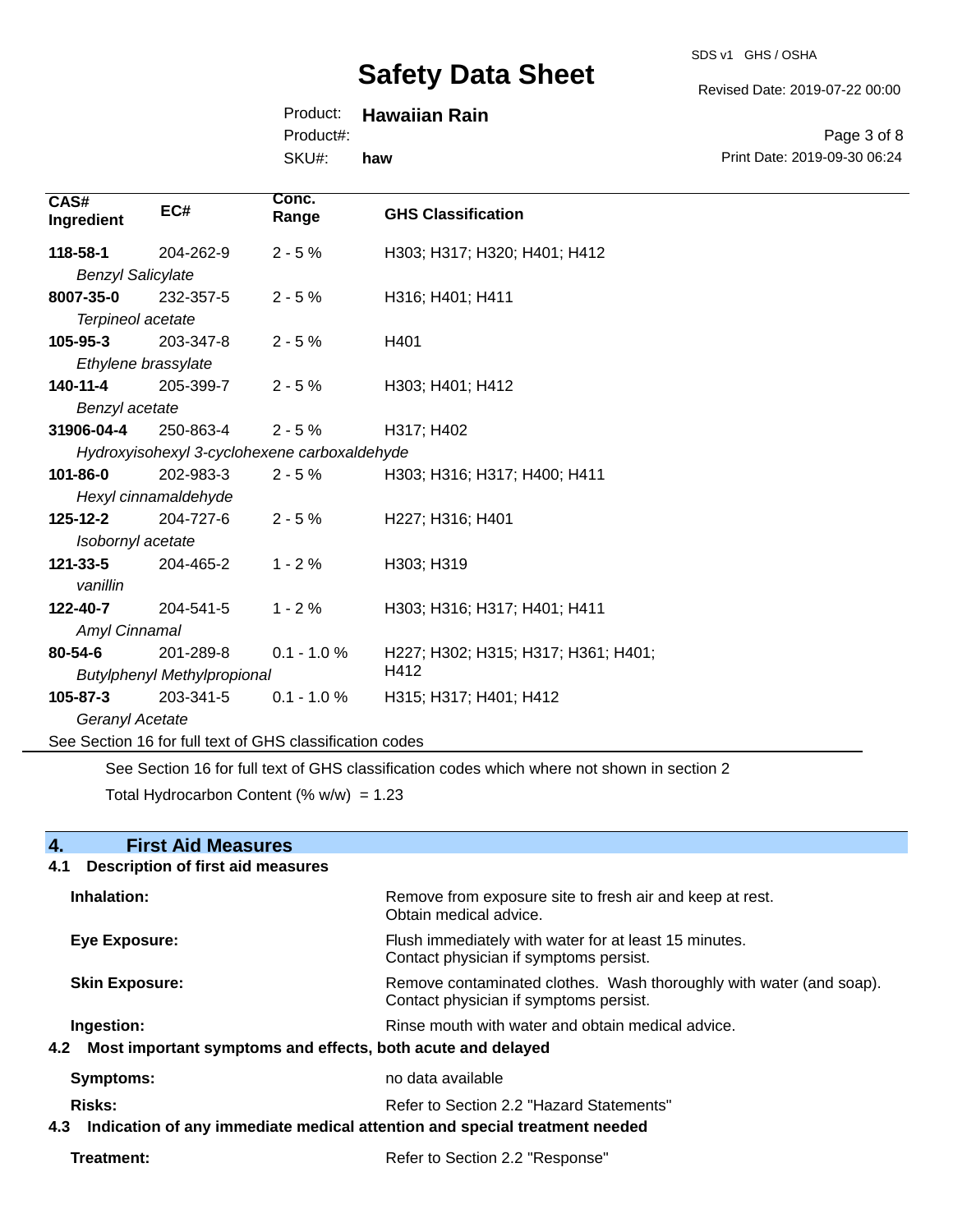Revised Date: 2019-07-22 00:00

Product: **Hawaiian Rain**

Product#:

SKU#: **haw**

Page 4 of 8 Print Date: 2019-09-30 06:24

| 5.<br><b>Fire-Fighting measures</b>                          |                                                   |
|--------------------------------------------------------------|---------------------------------------------------|
| 5.1<br><b>Extinguishing media</b>                            |                                                   |
| Suitable:                                                    | Carbon dioxide (CO2), Dry chemical, Foam          |
| Unsuitable                                                   | Do not use a direct water jet on burning material |
| Special hazards arising from the substance or mixture<br>5.2 |                                                   |
| During fire fighting:                                        | Water may be ineffective                          |
| 5.3<br><b>Advice for firefighters</b>                        |                                                   |
| <b>Further information:</b>                                  | Standard procedure for chemical fires             |
|                                                              |                                                   |

#### **6. Accidental Release Measures**

#### **6.1 Personal precautions, protective equipment and emergency procedures**

Avoid inhalation and contact with skin and eyes. A self-contained breathing apparatus is recommended in case of a major spill.

#### **6.2 Environmental precautions**

Keep away from drains, soil, and surface and groundwater.

#### **6.3 Methods and materials for containment and cleaning up**

Clean up spillage promptly. Remove ignition sources. Provide adequate ventilation. Avoid excessive inhalation of vapors. Gross spillages should be contained by use of sand or inert powder and disposed of according to the local regulations.

#### **6.4 Reference to other sections**

Not Applicable

### **7. Handling and Storage**

#### **7.1 Precautions for safe handling**

Apply according to good manufacturing and industrial hygiene practices with proper ventilation. Do not drink, eat or smoke while handling. Respect good personal hygiene.

#### **7.2 Conditions for safe storage, including any incompatibilities**

Store in a cool, dry and ventilated area away from heat sources and protected from light in tightly closed original container. Avoid uncoated metal container. Keep air contact to a minimum.

#### **7.3 Specific end uses**

No information available

#### **8. Exposure Controls/Personal Protection**

#### **8.1 Control parameters**

**Exposure Limits:**

**Component** ACGIH

**140-11-4** *Benzyl acetate* 10

TWA ppm STEL ppm TWA ppm STEL ppm ACGIH OSHA OSHA

**Engineering Controls:** Use local exhaust as needed.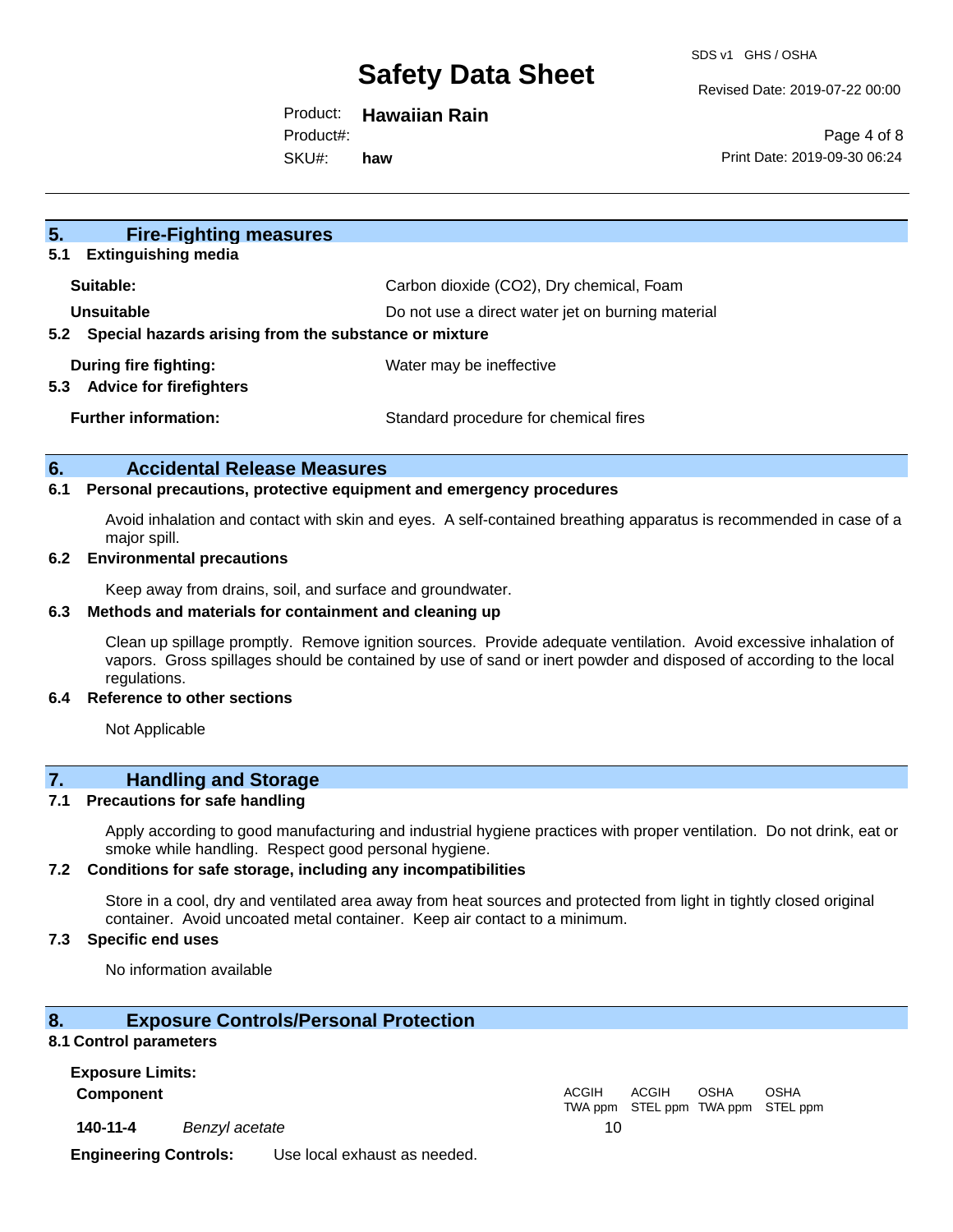SDS v1 GHS / OSHA

Revised Date: 2019-07-22 00:00

|           | Product: Hawaiian Rain |
|-----------|------------------------|
| Product#: |                        |
| SKU#: haw |                        |

Page 5 of 8 Print Date: 2019-09-30 06:24

#### **8.2 Exposure controls - Personal protective equipment**

| Eye protection:                | Tightly sealed goggles, face shield, or safety glasses with brow guards and side shields, etc.<br>as may be appropriate for the exposure |
|--------------------------------|------------------------------------------------------------------------------------------------------------------------------------------|
| <b>Respiratory protection:</b> | Avoid excessive inhalation of concentrated vapors. Apply local ventilation where appropriate.                                            |
| <b>Skin protection:</b>        | Avoid Skin contact. Use chemically resistant gloves as needed.                                                                           |

### **9. Physical and Chemical Properties**

### **9.1 Information on basic physical and chemical properties**

| Appearance:                  | Liquid                           |
|------------------------------|----------------------------------|
| Odor:                        | <b>Conforms to Standard</b>      |
| Color:                       | Yellow to Greenish Yellow (G4-5) |
| <b>Viscosity:</b>            | Liquid                           |
| <b>Freezing Point:</b>       | Not determined                   |
| <b>Boiling Point:</b>        | Not determined                   |
| <b>Melting Point:</b>        | Not determined                   |
| <b>Flashpoint (CCCFP):</b>   | >200 F (93.33 C)                 |
| <b>Auto flammability:</b>    | Not determined                   |
| <b>Explosive Properties:</b> | None Expected                    |
| <b>Oxidizing properties:</b> | None Expected                    |
| Vapor Pressure (mmHg@20 C):  | 0.0134                           |
| %VOC:                        | 0.01                             |
| Specific Gravity @ 25 C:     | 1.0600                           |
| Density $@25C$ :             | 1.0570                           |
| Refractive Index @ 20 C:     | 1.5390                           |
| Soluble in:                  | Oil                              |

## **10. Stability and Reactivity**

| <b>10.1 Reactivity</b>                  | None                                               |
|-----------------------------------------|----------------------------------------------------|
| <b>10.2 Chemical stability</b>          | Stable                                             |
| 10.3 Possibility of hazardous reactions | None known                                         |
| <b>10.4 Conditions to avoid</b>         | None known                                         |
| 10.5 Incompatible materials             | Strong oxidizing agents, strong acids, and alkalis |
| 10.6 Hazardous decomposition products   | None known                                         |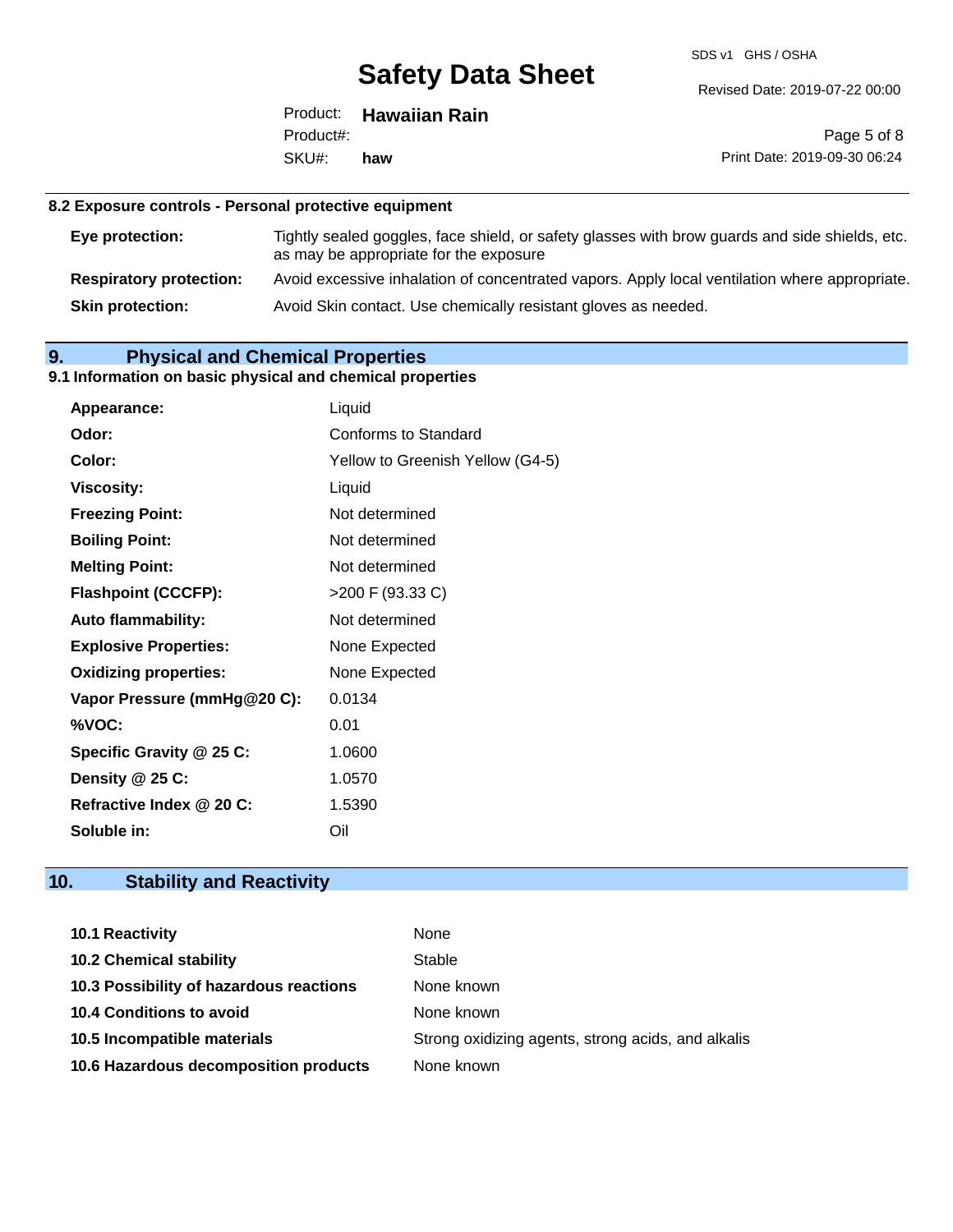SDS v1 GHS / OSHA

Revised Date: 2019-07-22 00:00

Product: **Hawaiian Rain** SKU#: Product#: **haw**

Page 6 of 8 Print Date: 2019-09-30 06:24

| 11.    |  | <b>Toxicological Information</b> |  |
|--------|--|----------------------------------|--|
| ------ |  |                                  |  |

#### **11.1 Toxicological Effects**

Acute Toxicity Estimates (ATEs) based on the individual Ingredient Toxicity Data utilizing the "Additivity Formula"

| Acute toxicity - Oral - (Rat) mg/kg                | (LD50: 2026.2484) May be harmful if swallowed            |
|----------------------------------------------------|----------------------------------------------------------|
| Acute toxicity - Dermal - (Rabbit) mg/kg           | (LD50: 3372.3297) May be harmful in contact with skin    |
| Acute toxicity - Inhalation - (Rat) mg/L/4hr       | (LD50: 84.2063) May be harmful if inhaled                |
| Skin corrosion / irritation                        | May be harmful if inhaled                                |
| Serious eye damage / irritation                    | Causes serious eye irritation                            |
| <b>Respiratory sensitization</b>                   | Not classified - the classification criteria are not met |
| <b>Skin sensitization</b>                          | May cause an allergic skin reaction                      |
| <b>Germ cell mutagenicity</b>                      | Not classified - the classification criteria are not met |
| Carcinogenicity                                    | Not classified - the classification criteria are not met |
| <b>Reproductive toxicity</b>                       | Not classified - the classification criteria are not met |
| Specific target organ toxicity - single exposure   | Not classified - the classification criteria are not met |
| Specific target organ toxicity - repeated exposure | Not classified - the classification criteria are not met |
| <b>Aspiration hazard</b>                           | Not classified - the classification criteria are not met |

### **12. Ecological Information**

**12.1 Toxicity**

| <b>Acute acquatic toxicity</b>     | Very Toxic to aquatic life                      |
|------------------------------------|-------------------------------------------------|
| <b>Chronic acquatic toxicity</b>   | Toxic to aquatic life with long lasting effects |
| <b>Toxicity Data on soil</b>       | no data available                               |
| <b>Toxicity on other organisms</b> | no data available                               |
|                                    |                                                 |
| 12.2 Persistence and degradability | no data available                               |
| 12.3 Bioaccumulative potential     | no data available                               |
| 12.4 Mobility in soil              | no data available                               |
| 12.5 Other adverse effects         | no data available                               |
|                                    |                                                 |

### **13. Disposal Conditions**

#### **13.1 Waste treatment methods**

Do not allow product to reach sewage systems. Dispose of in accordance with all local and national regulations. Send to a licensed waste management company.The product should not be allowed to enter drains, water courses or the soil. Do not contaminate ponds, waterways or ditches with chemical or used container.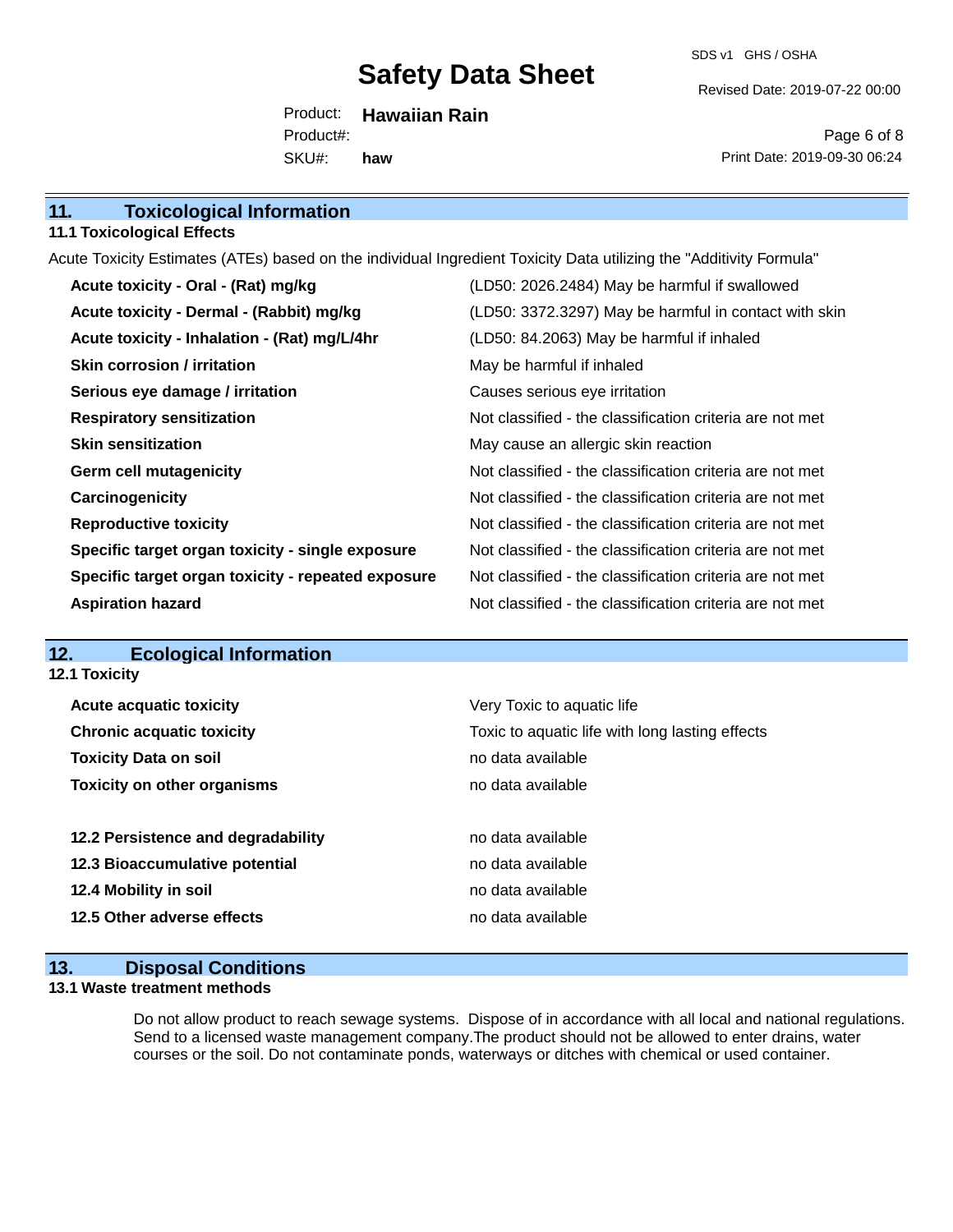SDS v1 GHS / OSHA

Revised Date: 2019-07-22 00:00

Product: **Hawaiian Rain** SKU#: Product#: **haw**

Page 7 of 8 Print Date: 2019-09-30 06:24

## **14. Transport Information**

| <b>Marine Pollutant</b>                                       | Yes. Ingredient of greatest environmental impact:<br>120-51-4 : (50 - 60 %) : Benzyl Benzoate |              |                                     |                 |               |
|---------------------------------------------------------------|-----------------------------------------------------------------------------------------------|--------------|-------------------------------------|-----------------|---------------|
| <b>Regulator</b>                                              |                                                                                               | <b>Class</b> | <b>Pack Group</b>                   | <b>Sub Risk</b> | UN-nr.        |
| U.S. DOT (Non-Bulk)                                           |                                                                                               |              | Not Regulated - Not Dangerous Goods |                 |               |
| <b>Chemicals NOI</b>                                          |                                                                                               |              |                                     |                 |               |
| <b>ADR/RID (International Road/Rail)</b>                      |                                                                                               |              |                                     |                 |               |
| <b>Environmentally Hazardous</b><br>Substance, Liquid, n.o.s. |                                                                                               | 9            | Ш                                   |                 | <b>UN3082</b> |
| <b>IATA (Air Cargo)</b>                                       |                                                                                               |              |                                     |                 |               |
| <b>Environmentally Hazardous</b><br>Substance, Liquid, n.o.s. |                                                                                               | 9            | Ш                                   |                 | <b>UN3082</b> |
| <b>IMDG (Sea)</b>                                             |                                                                                               |              |                                     |                 |               |
| <b>Environmentally Hazardous</b><br>Substance, Liquid, n.o.s. |                                                                                               | 9            | Ш                                   |                 | UN3082        |

| 15.<br><b>Regulatory Information</b>                                            |                                                                                  |
|---------------------------------------------------------------------------------|----------------------------------------------------------------------------------|
| <b>U.S. Federal Regulations</b>                                                 |                                                                                  |
| <b>TSCA (Toxic Substance Control Act)</b>                                       | All components of the substance/mixture are listed or exempt                     |
| 40 CFR(EPCRA, SARA, CERCLA and CAA)<br><b>U.S. State Regulations</b>            | This product contains NO components of concern.                                  |
| <b>California Proposition 65 Warning</b><br>123-35-3(NF 204-622-5 $\leq$ 90 ppm | This product contains the following components:<br>beta-Myrcene (Natural Source) |
| <b>Canadian Regulations</b>                                                     |                                                                                  |
| <b>DSL</b>                                                                      | 100.00% of the components are listed or exempt.                                  |

### **16. Other Information**

#### **GHS H-Statements referred to under section 3 and not listed in section 2**

| H227 : Combustible liquid                                   | H302 : Harmful if swallowed                                  |
|-------------------------------------------------------------|--------------------------------------------------------------|
| H315 : Causes skin irritation                               | H317 : May cause an allergic skin reaction                   |
| H320 : Causes eye irritation                                | H361: Suspected of damaging fertility or the unborn<br>child |
| H401 : Toxic to aquatic life                                | H402 : Harmful to aquatic life                               |
| H410 : Very toxic to aquatic life with long lasting effects | H412 : Harmful to aquatic life with long lasting effects     |
| <b>Total Fractional Values</b>                              |                                                              |
| (TFV) Risk                                                  | (TFV) Risk                                                   |
| (59.38) Acute Toxicity Inhalation, Category 5               | (57.22) Acute Toxicity Inhalation, Category 5                |
| (47.07) Aquatic Chronic Toxicity, Category 3                | (25.00) Sensitization, Skin, Category 1A                     |
| (4.68) Aquatic Chronic Toxicity, Category 2                 | (4.03) Sensitization, Skin, Category 1B                      |
| (2.97) Aquatic Chronic Toxicity, Category 4                 | (2.69) Aquatic Acute Toxicity, Category 1                    |
| (2.54) Skin Corrosion/Irritation, Category 3                | (2.47) Acute Toxicity Oral, Category 5                       |